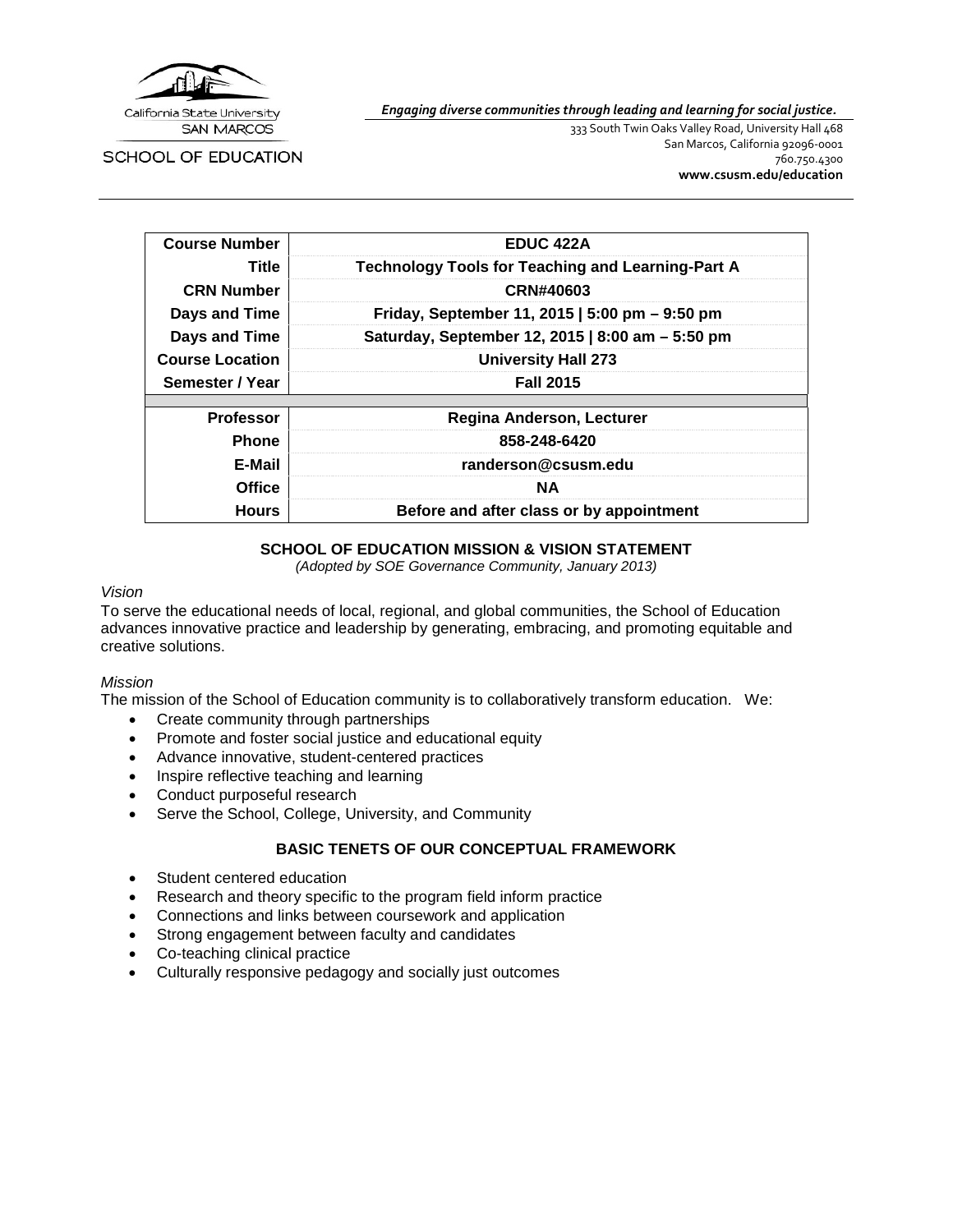# **TABLE OF CONTENTS**

| ISTE National Educational Technology Standards (NETS.T) and Performance Indicators for Teachers4 |  |
|--------------------------------------------------------------------------------------------------|--|
|                                                                                                  |  |
|                                                                                                  |  |
|                                                                                                  |  |
|                                                                                                  |  |
|                                                                                                  |  |
|                                                                                                  |  |
|                                                                                                  |  |
|                                                                                                  |  |
|                                                                                                  |  |
|                                                                                                  |  |
|                                                                                                  |  |
|                                                                                                  |  |
|                                                                                                  |  |
|                                                                                                  |  |
|                                                                                                  |  |
|                                                                                                  |  |
|                                                                                                  |  |
|                                                                                                  |  |
|                                                                                                  |  |
|                                                                                                  |  |
|                                                                                                  |  |
|                                                                                                  |  |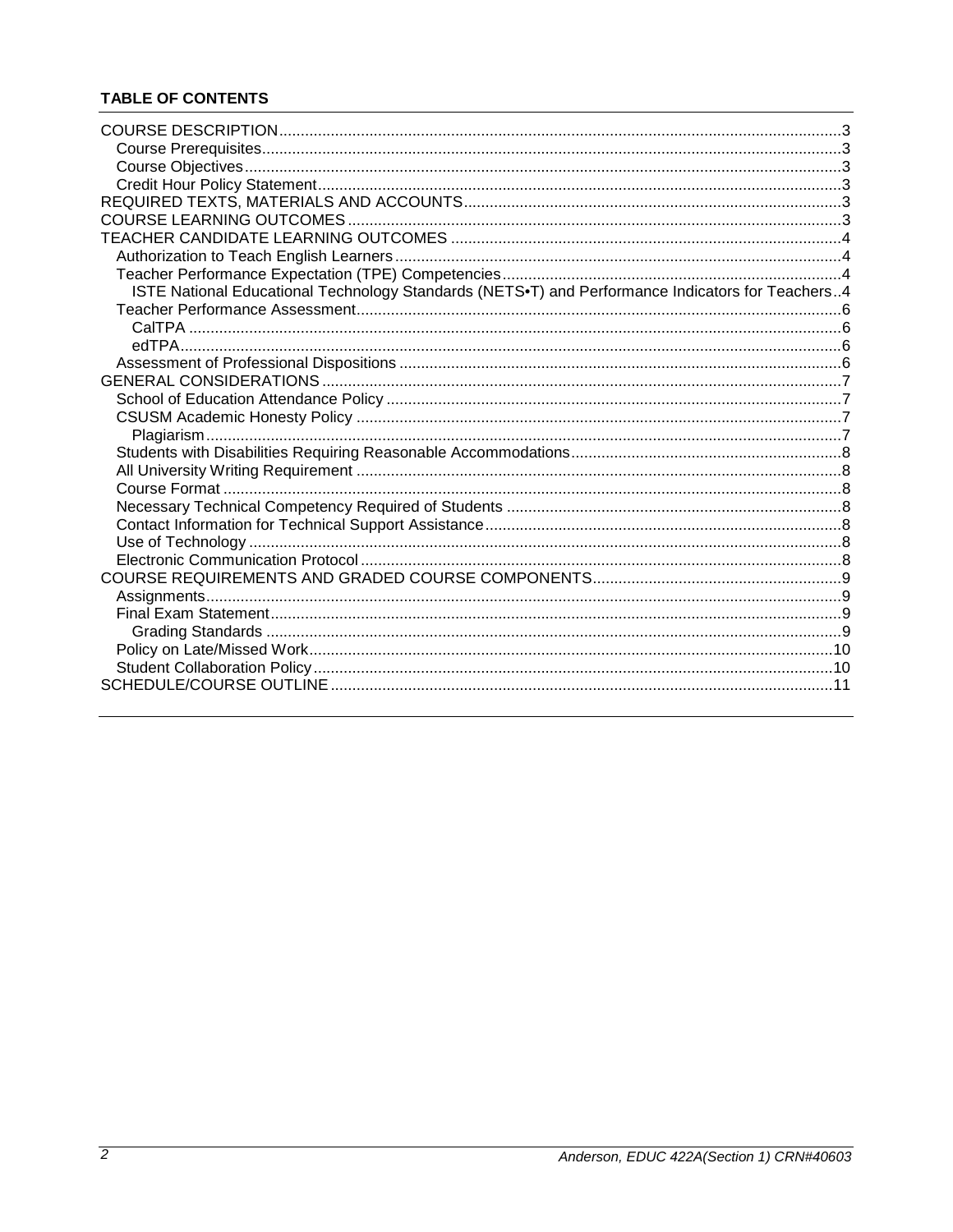# **COURSE DESCRIPTION**

<span id="page-2-0"></span>Equivalent to the first third of EDUC 422. Includes the productivity and professional practice skills and concepts in using technology in the classroom. Topics include educational uses of word processing, databases, and spreadsheets. *May not be taken for credit by students who have received credit for EDUC 422 and E494J.*

NOTE: The EDUC 422 course prepares teacher candidates to apply specific educational technology-based applications in methods courses for implementation in teaching and learning with students as well as to their own professional growth. When entering the teacher education program, School of Education faculty assume teacher candidates have competency in the applications covered in this course, and, therefore, will make assignments requiring teacher candidates to apply these skills.

### <span id="page-2-1"></span>**Course Prerequisites**

Students need to have basic computing knowledge and skills such as word processing, file and folder organization and storage, e-mail and the Internet. It is recommended that students complete a fundamental computer literacy course with a grade B or higher in the last 12 months.

# <span id="page-2-2"></span>**Course Objectives**

Teacher candidates will demonstrate competency in:

- Meeting the National Educational Technology Standards for Teachers (NETS•T) outlined below at a basic level of proficiency;
- Using a variety of educational technology tools that are applied in teaching and learning within the credential program and used in public school settings.

### <span id="page-2-3"></span>**Credit Hour Policy Statement**

Per the University Credit Hour Policy:

• EDUC 422A is a 1-unit hybrid course in which students are expected to spend a total minimum of 45 hours engaged in learning through a combination of face-to-face time, out-of-class time, and online work. Students will attend 15 hours of face-to-face instructional time and dedicate a minimum of 10 hours each week of out-of-class and online work time associated with the face-to-face sessions.

# **REQUIRED TEXTS, MATERIALS AND ACCOUNTS**

<span id="page-2-4"></span>There is no required text for this course. Instead, you will need the following:

- File storage: Cloud storage or a mass storage device, e.g., USB flash drive (8 GB or larger)
- Use of campus email account and Cougar Course for course communication (provided free)

NOTE: It is not necessary to purchase the educational software, as many of the specific software titles are available on the Web in demo-version and/or available on campus.

# **COURSE LEARNING OUTCOMES**

<span id="page-2-5"></span>Upon successful completion of this course, students will (be able to):

- effectively use technology-based applications and digital tools to provide learning opportunities for K-12 students.
- communicate with peers using online forums and blog posts to reflect and respond to articles based on topics regarding technology in education.
- demonstrate knowledge in issues regarding Digital Citizenship and Assistive Technology and how to address these issues in the K-12 classroom.
- organize and manage online resources for projects and share with others by means of social bookmarks.
- demonstrate fluency in using Microsoft Word templates as well as Google Drive applications such as Docs, Sheets, Forms, and Presentation to collaborate on projects with peers.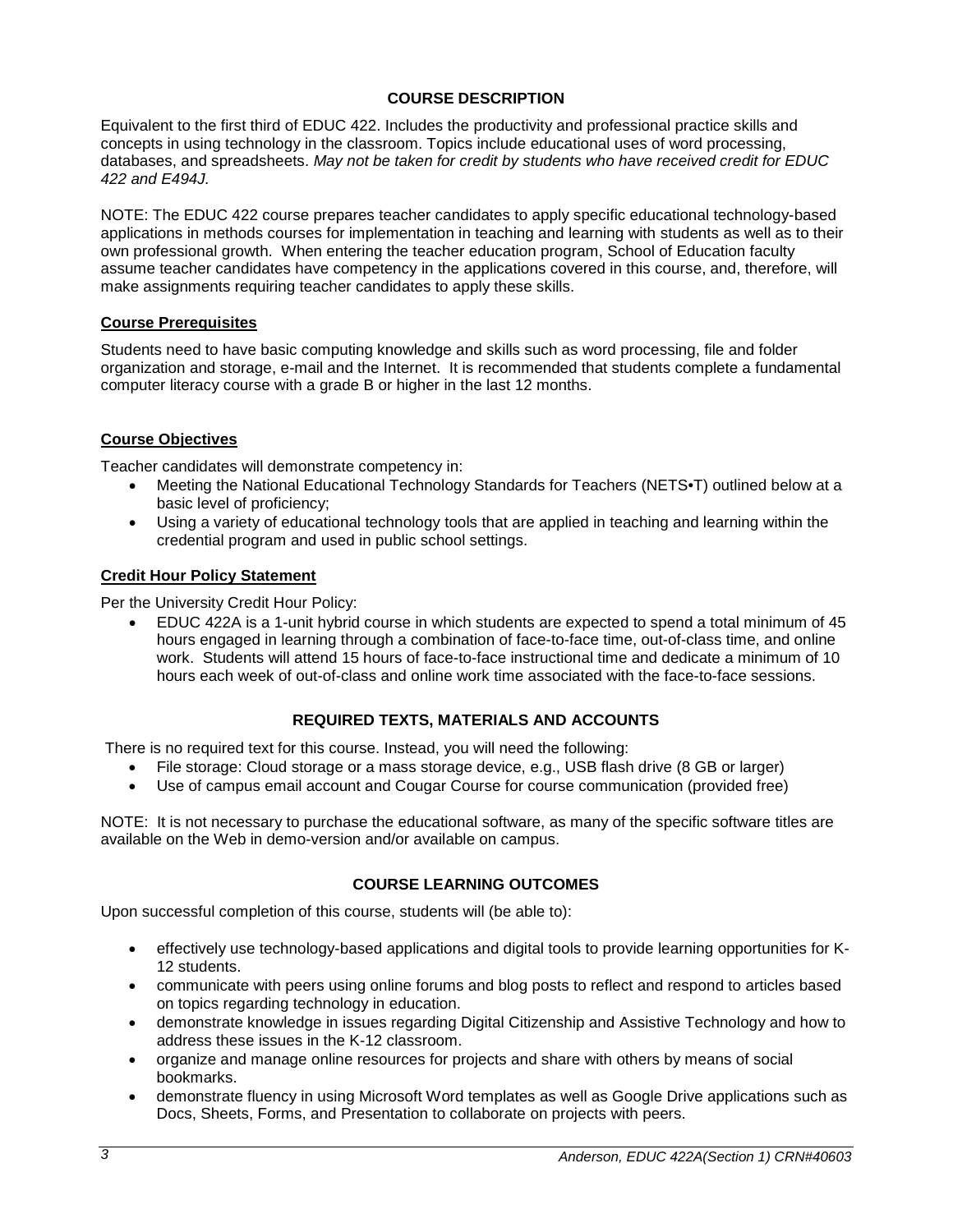- use an electronic grading program to create a professional looking report and reflection on an individual student.
- create a cloud-based presentation to evaluate educational digital tools and applications.

# **TEACHER CANDIDATE LEARNING OUTCOMES**

### <span id="page-3-1"></span><span id="page-3-0"></span>**Authorization to Teach English Learners**

This credential program has been specifically designed to prepare teachers for the diversity of languages often encountered in California public school classrooms. The authorization to teach English learners is met through the infusion of content and experiences within the credential program, as well as additional coursework. Candidates successfully completing this program receive a credential with authorization to teach English learners. *(Approved by CCTC in SB 2042 Program Standards, August 02)*

# <span id="page-3-2"></span>**Teacher Performance Expectation (TPE) Competencies**

The course objectives, assignments, and assessments have been aligned with the CTC standards for Single Subject, Multiple Subject, and Special Education Credential. This course is designed to help teachers seeking a California teaching credential to develop the skills, knowledge, and attitudes necessary to assist schools and district in implementing effective programs for all students. The successful candidate will be able to merge theory and practice in order to realize a comprehensive and extensive educational program for all students. You will be required to formally address the following TPEs in this course: The following TPEs are also addressed in this course:

- TPE 4 Making Content Accessible (NETS•T I and II)
- TPE 5 Student Engagement (NETS•T I and II)
- TPE 6 Developmentally Appropriate Teaching Practices (NETS•T I and II)
- TPE 7 Teaching English Language Learners (NETS•T II and IV)
- TPE 12 Professional, Legal, and Ethical Obligations (NETS•T IV)
- TPE 13 Professional Growth (NETS•T V)

The course also addresses Special Education Standards by California Commission on Teacher Credentialing:

- Multiple and Single Subject Program Standard 13: Preparation to Teach Special Populations (Students with Special Needs) in the General Education Classroom
- Preliminary Education Specialist Program Design Standard 6: Using Educational and Assistive **Technology**

### <span id="page-3-3"></span>**ISTE National Educational Technology Standards (NETS•T) and Performance Indicators for Teachers**

Effective teachers model and apply the National Educational Technology Standards for Students (NETS•S) as they design, implement, and assess learning experiences to engage students and improve learning; enrich professional practice; and provide positive models for students, colleagues, and the community. All teachers should meet the following standards and performance indicators. Teachers:

# **I. Facilitate and Inspire Student Learning and Creativity**

Teachers use their knowledge of subject matter, teaching and learning, and technology to facilitate experiences that advance student learning, creativity, and innovation in both face-to-face and virtual environments. Teachers:

- **a.** promote, support, and model creative and innovative thinking and inventiveness
- **b.** engage students in exploring real-world issues and solving authentic problems using digital tools and resources
- **c.** promote student reflection using collaborative tools to reveal and clarify students' conceptual understanding and thinking, planning, and creative processes
- **d.** model collaborative knowledge construction by engaging in learning with students, colleagues, and others in face-to-face and virtual environments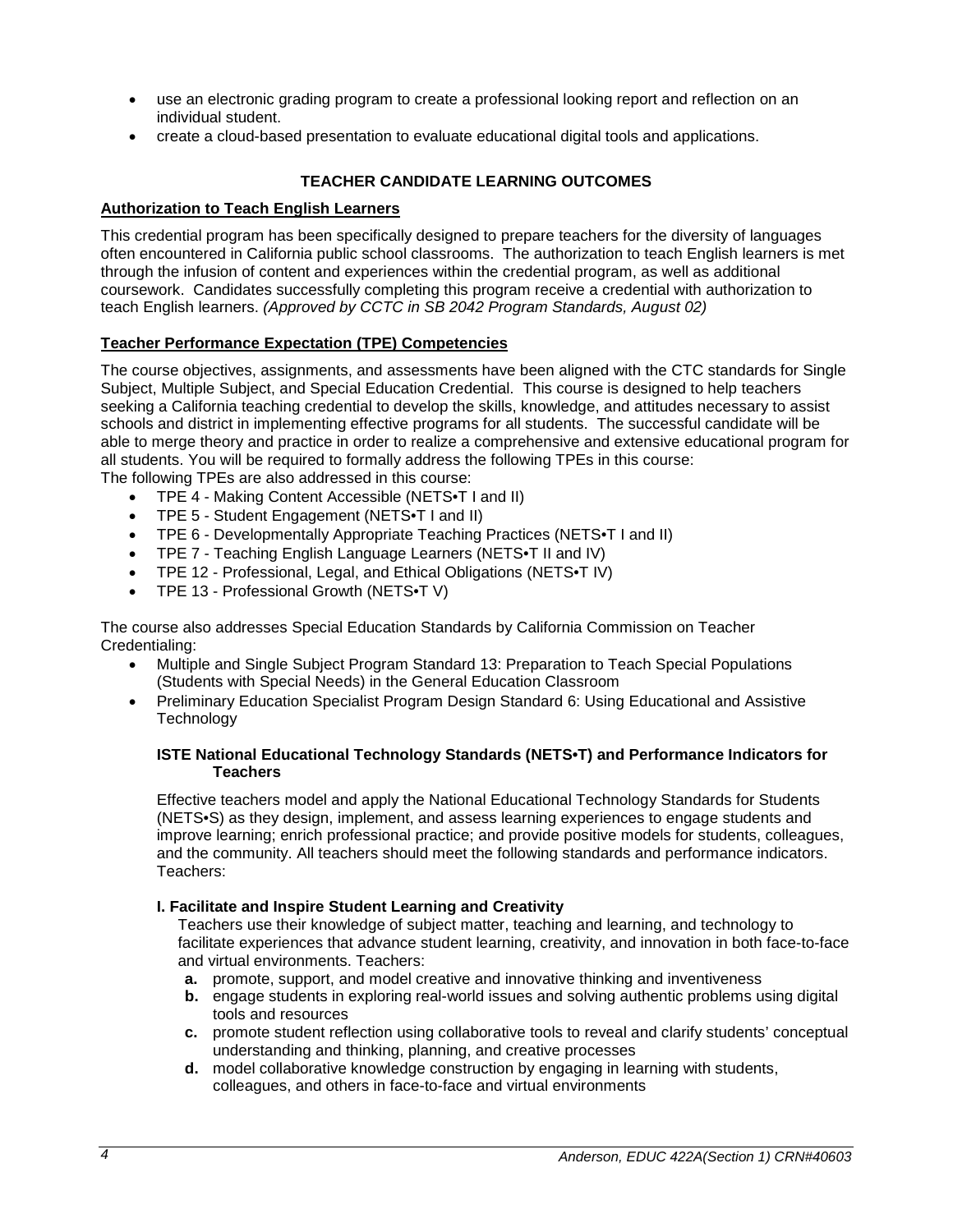# **II. Design and Develop Digital-Age Learning Experiences and Assessments**

Teachers design, develop, and evaluate authentic learning experiences and assessments incorporating contemporary tools and resources to maximize content learning in context and to develop the knowledge, skills, and attitudes identified in the NETS•S. Teachers:

- **a.** design or adapt relevant learning experiences that incorporate digital tools and resources to promote student learning and creativity
- **b.** develop technology-enriched learning environments that enable all students to pursue their individual curiosities and become active participants in setting their own educational goals, managing their own learning, and assessing their own progress
- **c.** customize and personalize learning activities to address students' diverse learning styles, working strategies, and abilities using digital tools and resources
- **d.** provide students with multiple and varied formative and summative assessments aligned with content and technology standards and use resulting data to inform learning and teaching

# **III. Model Digital-Age Work and Learning**

Teachers exhibit knowledge, skills, and work processes representative of an innovative professional in a global and digital society. Teachers:

- **a.** demonstrate fluency in technology systems and the transfer of current knowledge to new technologies and situations
- **b.** collaborate with students, peers, parents, and community members using digital tools and resources to support student success and innovation
- **c.** communicate relevant information and ideas effectively to students, parents, and peers using a variety of digital-age media and formats
- **d.** model and facilitate effective use of current and emerging digital tools to locate, analyze, evaluate, and use information resources to support research and learning

# **IV. Promote and Model Digital Citizenship and Responsibility**

Teachers understand local and global societal issues and responsibilities in an evolving digital culture and exhibit legal and ethical behavior in their professional practices. Teachers:

- **a.** advocate, model, and teach safe, legal, and ethical use of digital information and technology, including respect for copyright, intellectual property, and the appropriate documentation of sources
- **b.** address the diverse needs of all learners by using learner-centered strategies and providing equitable access to appropriate digital tools and resources
- **c.** promote and model digital etiquette and responsible social interactions related to the use of technology and information
- **d.** develop and model cultural understanding and global awareness by engaging with colleagues and students of other cultures using digital-age communication and collaboration tools

# **V. Engage in Professional Growth and Leadership**

Teachers continuously improve their professional practice, model lifelong learning, and exhibit leadership in their school and professional community by promoting and demonstrating the effective use of digital tools and resources. Teachers:

- **a.** participate in local and global learning communities to explore creative applications of technology to improve student learning
- **b.** exhibit leadership by demonstrating a vision of technology infusion, participating in shared decision making and community building, and developing the leadership and technology skills of others
- **c.** evaluate and reflect on current research and professional practice on a regular basis to make effective use of existing and emerging digital tools and resources in support of student learning
- **d.** contribute to the effectiveness, vitality, and self-renewal of the teaching profession and of their school and community

*ISTE (International Society for Technology in Education), 2008* [\(http://www.iste.org/docs/pdfs/nets-t](http://www.iste.org/docs/pdfs/nets-t-standards.pdf)[standards.pdf\)](http://www.iste.org/docs/pdfs/nets-t-standards.pdf)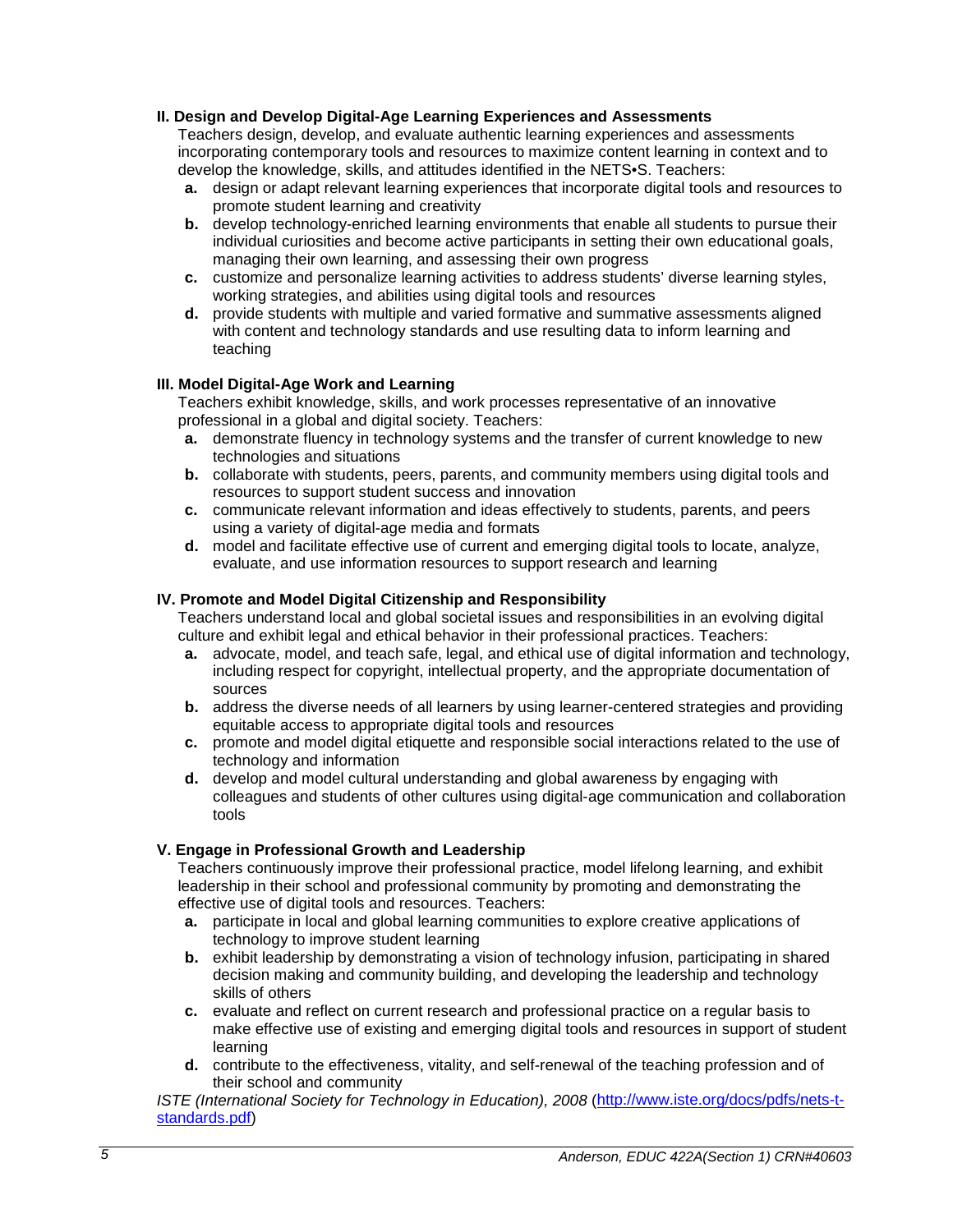# <span id="page-5-0"></span>**Teacher Performance Assessment**

Beginning July 1, 2008 all California credential candidates must successfully complete a state-approved Teacher Performance Assessment (TPA), as part of the credential program of preparation. During the 2015- 16 academic year the CSUSM credential programs will use either the CalTPA (California Teacher Performance Assessment) or the edTPA (Educative Teacher Performance Assessment).

<span id="page-5-1"></span>Check with your program coordinator to determine which assessment is used for your credential program.

# **CalTPA**

To assist with your successful completion of the CalTPA, a series of informational seminars are offered over the course of the program. TPA related questions and logistical concerns are to be addressed during the seminars. Your attendance to TPA seminars will greatly contribute to your success on the assessment. The CalTPA Candidate Handbook, TPA seminar schedule, and other TPA support materials may be found on the SOE website:

<http://www.csusm.edu/education/CalTPA/ProgramMaterialsTPA.html>

# <span id="page-5-2"></span>**edTPA**

Beginning in fall 2015, for newly entering initial candidates, the CSUSM assessment system is the edTPA. To assist with your successful completion of the edTPA, a capstone class is part of your curriculum. In this class edTPA related questions and logistical concerns are addressed. Additional support materials are available on the edTPA website: [http://www.edtpa.com/PageView.aspx?f=GEN\\_Candidates.html](http://www.edtpa.com/PageView.aspx?f=GEN_Candidates.html)

Additionally, to support your success in your credential program and with TPA, SOE classes use common pedagogical language, lesson plans (lesson designs), and unit plans (unit designs).

### <span id="page-5-3"></span>**Assessment of Professional Dispositions**

Assessing a candidate's dispositions within a professional preparation program is recognition that teaching and working with learners of all ages requires not only specific content knowledge and pedagogical skills, but positive attitudes about multiple dimensions of the profession. The School of Education has identified six dispositions – social justice and equity, collaboration, critical thinking, professional ethics, reflective teaching and learning, and life-long learning—and developed an assessment rubric. For each dispositional element, there are three levels of performance - *unacceptable*, *initial target*, and *advanced target*. The description and rubric for the three levels of performance offer measurable behaviors and examples.

The assessment is designed to provide candidates with ongoing feedback for their growth in professional dispositions and includes a self-assessment by the candidate. The dispositions and rubric are presented, explained and assessed in one or more designated courses in each program as well as in clinical practice. Based upon assessment feedback candidates will compose a reflection that becomes part of the candidate's Teaching Performance Expectation portfolio. Candidates are expected to meet the level of *initial target* during the program.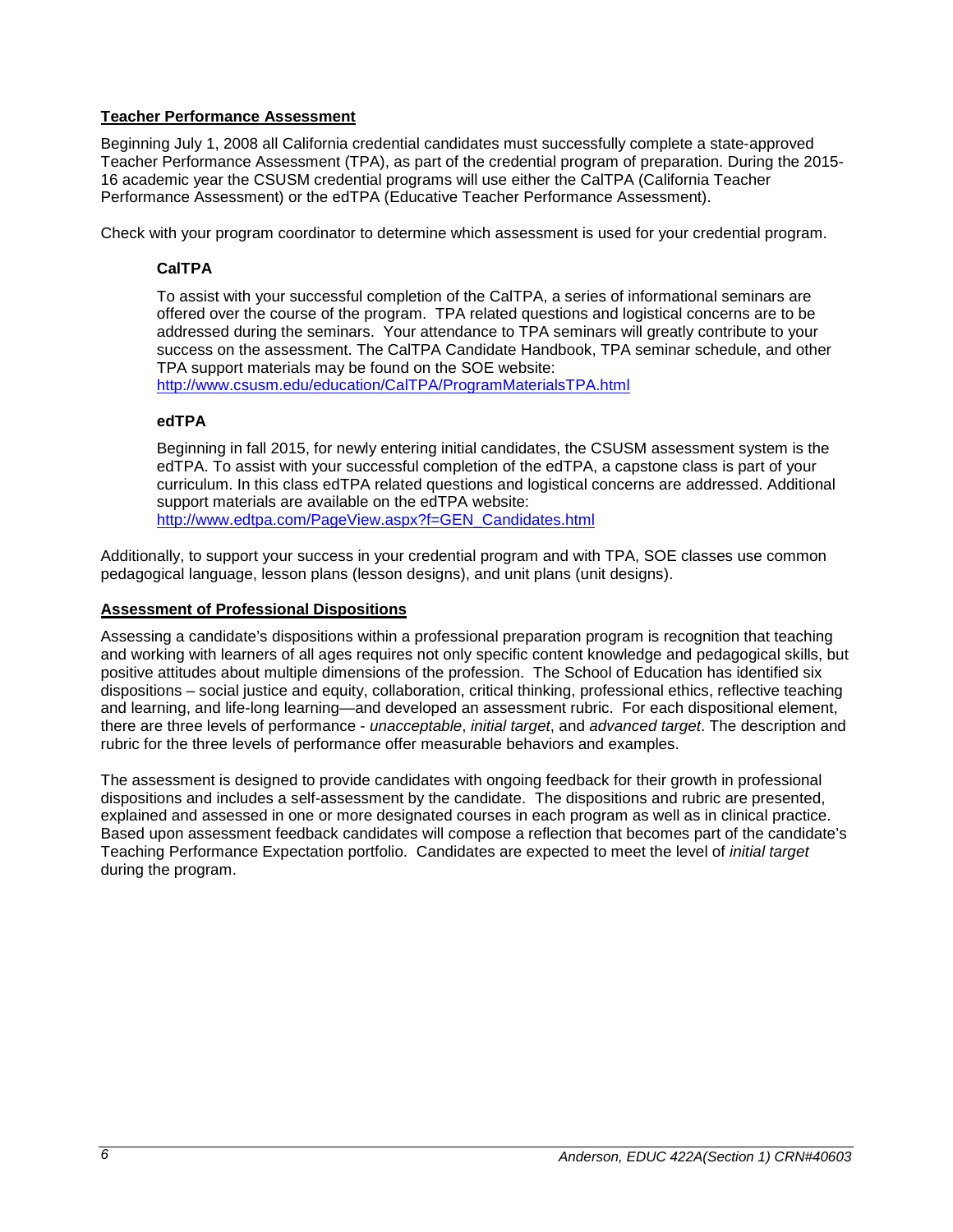# **GENERAL CONSIDERATIONS**

# <span id="page-6-1"></span><span id="page-6-0"></span>**School of Education Attendance Policy**

Due to the dynamic and interactive nature of courses in the School of Education, all candidates are expected to attend all classes and participate actively. At a minimum, candidates must attend more than 80% of class time, or s/he may not receive a passing grade for the course at the discretion of the instructor. Individual instructors may adopt more stringent attendance requirements. Should the candidate have extenuating circumstances, s/he should contact the instructor as soon as possible. *(Adopted by the COE Governance Community, December 1997).*

Teacher education is a professional preparation program. We practice positive professional dispositions. In addition, there will be discussion in each session. Active participation is important for the collective learning of the class members.

Accordingly, if more than 3 hours of class time (including online modules) are missed, a student cannot receive higher than a C+. Excessive tardiness will also result in loss of attendance/participation points. Notifying the instructor does not constitute an excuse. If extraordinary circumstances occur, please make an appointment with the instructor. Remember that communication is the key to success.

In addition to attending course sessions, students may need to use campus resources for some assignments. All students must plan times they can work in labs on campus. Students are required to check campus resources and availability of labs. Mac computers are available in ACD 202, ACD 211, UH 271, UH 273, and SCI2 306 in addition to other locations such as the library  $2^{nd}$  floor. Students are required to use campus issued-email accounts and check email and the class Cougar Course (Moodle) site at least two times per week to communicate with instructor and peers.

### <span id="page-6-2"></span>**CSUSM Academic Honesty Policy**

Students will be expected to adhere to standards of academic honesty and integrity, as outlined in the Student Academic Honesty Policy. All assignments must be original work, clear and error-free. All ideas/material that are borrowed from other sources must have appropriate references to the original sources. Any quoted material should give credit to the source and be punctuated accordingly.

Academic Honesty and Integrity: Students are responsible for honest completion and representation of their work. Your course catalog details the ethical standards and penalties for infractions. There will be zero tolerance for infractions. If you believe there has been an infraction by someone in the class, please bring it to the instructor's attention. The instructor reserves the right to discipline any student for academic dishonesty, in accordance with the general rules and regulations of the university. Disciplinary action may include the lowering of grades and/or the assignment of a failing grade for an exam, assignment, or the class as a whole.

Incidents of Academic Dishonesty will be reported to the Dean of Students. Sanctions at the University level may include suspension or expulsion from the University. Refer to the full Academic Honesty Policy at: [http://www.csusm.edu/policies/active/documents/Academic\\_Honesty\\_Policy.html](http://www.csusm.edu/policies/active/documents/Academic_Honesty_Policy.html)

# <span id="page-6-3"></span>**Plagiarism**

As an educator, it is expected that each candidate will do his/her own work, and contribute equally to group projects and processes. Plagiarism or cheating is unacceptable under any circumstances. If you are in doubt about whether your work is paraphrased or plagiarized see the Plagiarism Prevention for Students website [http://library.csusm.edu/plagiarism/index.html.](http://library.csusm.edu/plagiarism/index.html) If there are questions about academic honesty, please consult the University catalog.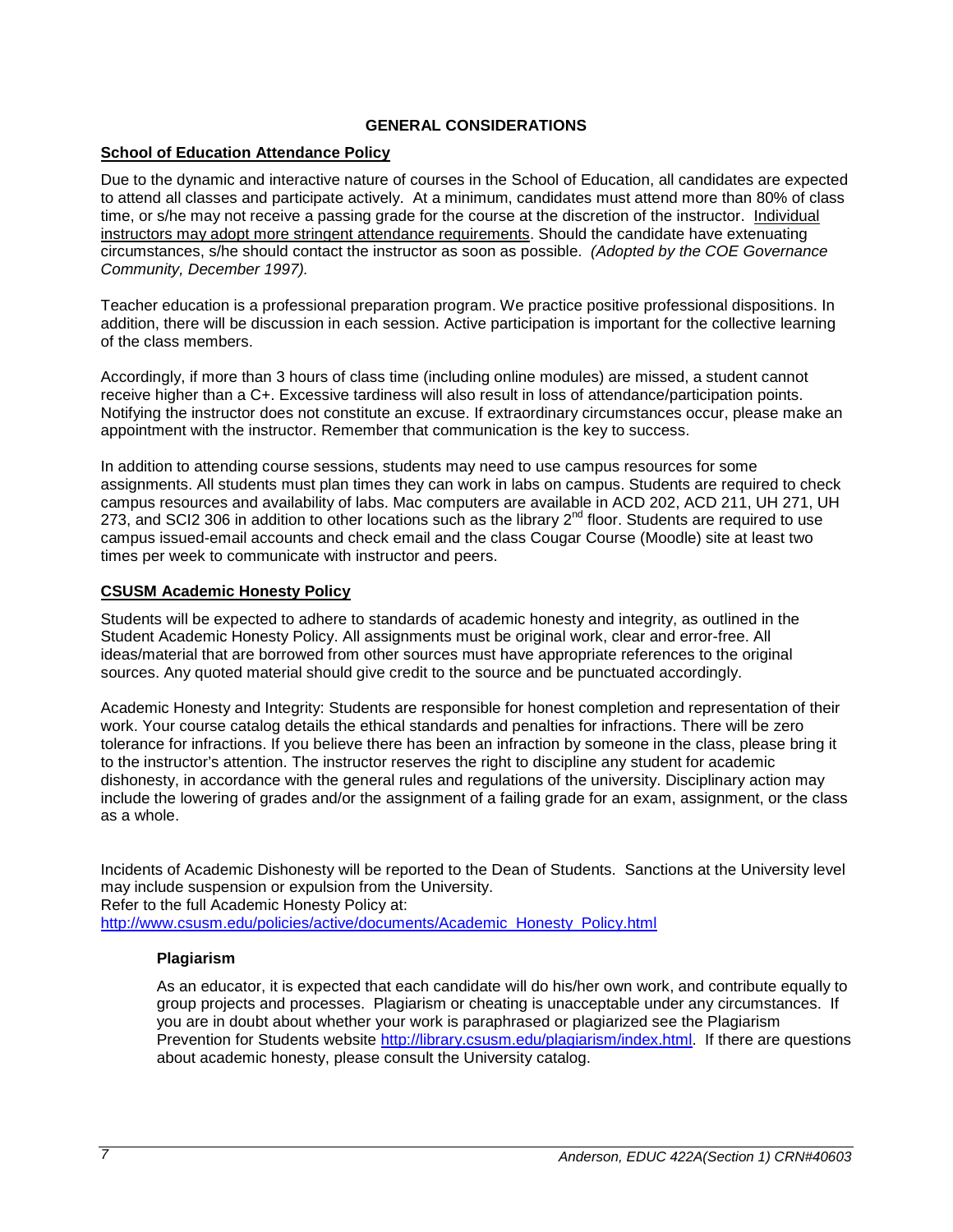# <span id="page-7-0"></span>**Students with Disabilities Requiring Reasonable Accommodations**

Students with disabilities who require reasonable accommodations must be approved for services by providing appropriate and recent documentation to the Office of Disabled Student Services (DSS). This office is located in Craven Hall 4300, and can be contacted by phone at (760) 750-4905, or TTY (760) 750- 4909. Candidates authorized by DSS to receive reasonable accommodations should meet with their instructor during office hours or, in order to ensure confidentiality, in a more private setting.

# <span id="page-7-1"></span>**All University Writing Requirement**

The CSUSM writing requirement of 850 words for a 1-unit course is met through the completion of course assignments. Therefore, all writing will be looked at for content, organization, grammar, spelling, and format.

If needed, it is suggested that you make an appointment with the Writing Center [\(http://www.csusm.edu/writing\\_center/\)](http://www.csusm.edu/writing_center/) to seek help with writing skills before submitting your written assignments.

# <span id="page-7-2"></span>**Course Format**

This course is offered in a hybrid (HY) format in which students are expected to spend a total minimum of 45 hours engaged in learning through a combination of face-to-face time, out-of-class time, and online work..

# <span id="page-7-3"></span>**Necessary Technical Competency Required of Students**

Students need to have basic computing knowledge and skills such as word processing, file and folder organization and storage, e-mail and the Internet.

# <span id="page-7-4"></span>**Contact Information for Technical Support Assistance**

Customer support for Google Drive software can be located at [https://support.google.com/drive/?hl=en#topic=14940.](https://support.google.com/drive/?hl=en#topic=14940) Additionally, the CSUSM Technology Student Help Desk is located in Kellogg 2013 and can be reached at 760-750-6505 (Mon.-Thur. 8am-9pm; Fri. 8am-5pm).

# <span id="page-7-5"></span>**Use of Technology**

Course participants are expected to demonstrate competency in the use of various forms of technology (i.e. word processing, electronic mail, Moodle, use of the Internet, and/or multimedia presentations). Specific requirements for course assignments with regard to technology are at the discretion of the instructor. Keep a digital copy of all assignments for use in your teaching portfolio. All assignments will be submitted online. Details will be given in class.

# <span id="page-7-6"></span>**Electronic Communication Protocol**

Electronic correspondence is a part of your professional interactions. If you need to contact the instructor, email is often the easiest way to do so. It is my intention to respond to all received e-mails in a timely manner. Please be reminded that e-mail and on-line discussions are a very specific form of communication, with their own nuances and etiquette. For instance, electronic messages sent in all upper case (or lower case) letters, major typos, or slang, often communicate more than the sender originally intended. With that said, please be mindful of all e-mail and on-line discussion messages you send to your colleagues, to faculty members in the School of Education, or to persons within the greater educational community. All electronic messages should be crafted with professionalism and care.

Things to consider:

- Would I say in person what this electronic message specifically says?
- How could this message be misconstrued?
- Does this message represent my highest self?
- Am I sending this electronic message to avoid a face-to-face conversation?

In addition, if there is ever a concern with an electronic message sent to you, please talk with the author in person in order to correct any confusion.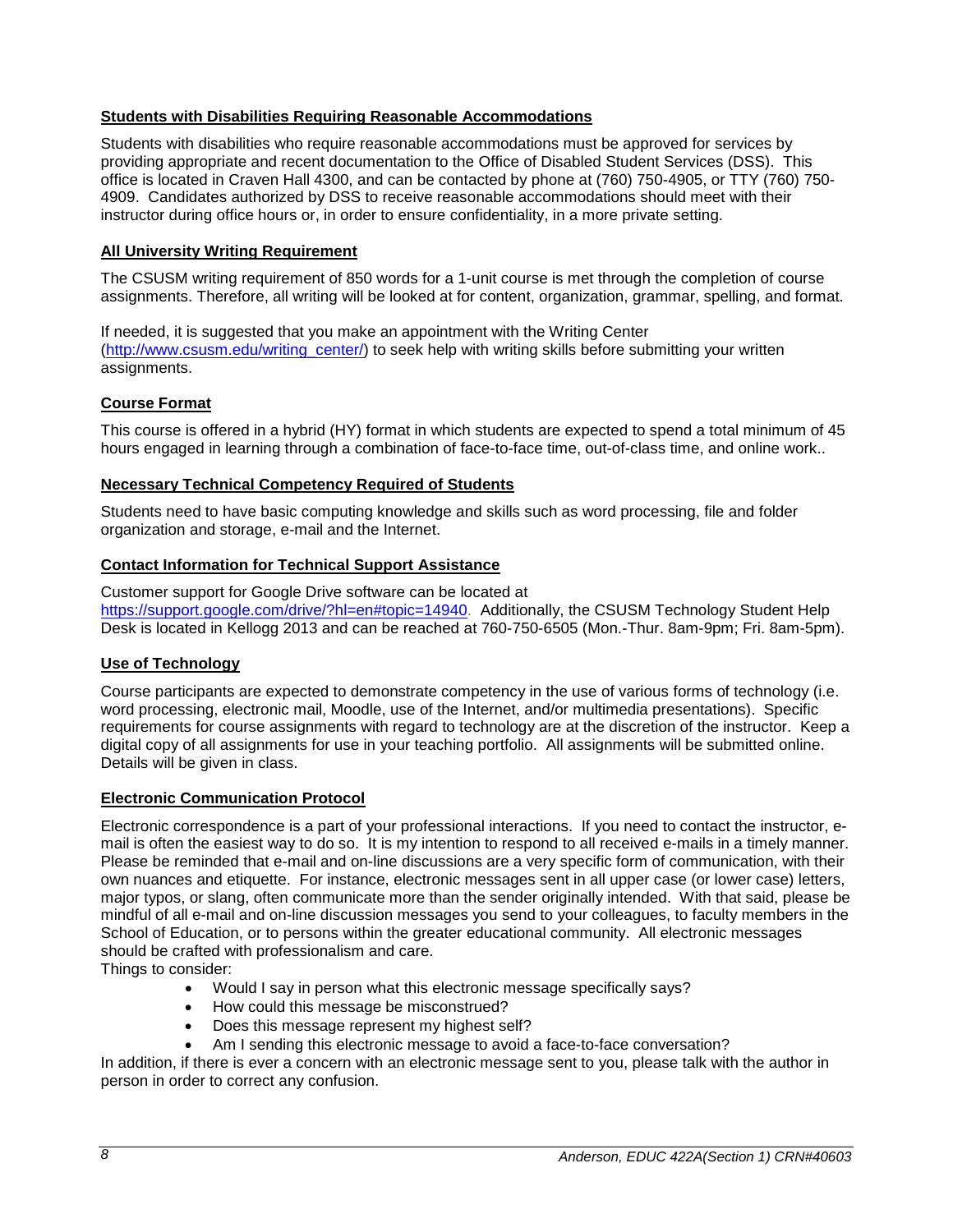# **COURSE REQUIREMENTS AND GRADED COURSE COMPONENTS**

### <span id="page-8-1"></span><span id="page-8-0"></span>**Assignments**

| <b>Assignment</b>   | <b>Description</b>                                                                                                             | Pts | <b>Due</b>    |
|---------------------|--------------------------------------------------------------------------------------------------------------------------------|-----|---------------|
| Introduction        | Post a self-introduction on the class discussion forum. Respond to                                                             |     | Intro 9/16,   |
| Forum               | peers' postings. This is for community building.                                                                               |     | Comments      |
|                     |                                                                                                                                | 20  | 9/19          |
| Reading             | Reflect on course readings related to NETS and current issues in                                                               |     | Entries 9/16, |
| Reflections &       | educational technology; maintain professional blogs, contribute to online                                                      |     | Comments      |
| Comments            | discussions, and apply Netiquette in the process.                                                                              |     | 9/19          |
| Digital             | Students explore issues concerning identity safety, cyber bullying, cyber                                                      | 10  | 9/26          |
| Citizenship         | predators, piracy, copyright, fair use, and plagiarism. They will become                                                       |     |               |
|                     | knowledgeable about digital citizenship featured in NETS.T.                                                                    |     |               |
|                     | a) Copyright Poster & Quiz Certificate (4 points)                                                                              |     |               |
|                     | b) Cyber Safety Glog Poster (6 points)                                                                                         |     |               |
| Information         | Students organize and manage online resources for projects and share                                                           | 10  | 9/26          |
| Literacy &          | with others by means of Diigo social bookmarks. The assignment                                                                 |     |               |
| Diigo<br>Electronic | requires critical evaluation of educational web sites.                                                                         |     |               |
| Grading             | Students use an electronic grading program to create a professional<br>looking report and reflection on an individual student. | 10  | 10/3          |
| Slideshow           | Students create a cloud-based presentation to evaluate educational                                                             |     | 10/3          |
| Presentation        | digital tools and applications, incorporating text, images, videos, & other                                                    | 10  |               |
| with Prezi          | media on a Prezi canvas.                                                                                                       |     |               |
| Google Drive        | Students use tools on Google Drive and collaborate on projects based                                                           | 20  | 10/3          |
| Collaboration       | on educational topics, incorporating text, images, and hyperlinks.                                                             |     |               |
|                     | Google Doc Treasure Hunt (10 points)<br>a)                                                                                     |     |               |
|                     | Google Form Survey and Reflection (10 points)<br>b)                                                                            |     |               |
|                     |                                                                                                                                |     |               |
| Attendance &        | Teacher candidates are expected to have a positive disposition toward                                                          | 10  | <b>NA</b>     |
| Professional        | teaching and learning. They should help each other and create a                                                                |     |               |
| <b>Dispositions</b> | positive classroom environment for everyone. This means having a                                                               |     |               |
|                     | positive attitude in class, being on time and actively engaged in                                                              |     |               |
|                     | discussions and activities both in class and online.                                                                           |     |               |

# TOTAL POINTS POSSIBLE = 100

Detailed information is provided on Cougar Courses. Please note that modifications may occur at the discretion of the instructor. In addition to the assignments described above, performance assessment will be on student's cooperation and flexibility in response to unforeseen challenges and student's ability to perform tasks using a variety of technology tools.

# <span id="page-8-2"></span>**Final Exam Statement**

There will be no final exam for this course.

#### <span id="page-8-3"></span>**Grading Standards**

Final grades are calculated on the standard of the percentages listed below based on a total of 100 possible points:

| A: 93% - 100%     | A-: 90% - 92%       | B+: 87% - 89% | B: 83% - 86%  |
|-------------------|---------------------|---------------|---------------|
| $B - 80\% - 82\%$ | $C_{+}$ : 77% - 79% | C: 73% - 76%  | C-: 70% - 72% |
| $D: 60\% - 69\%$  | F: below 60         |               |               |

A: 87% - 89% B: 83% - 86%<br>C: 73% - 76% C-: 70% - 72%

All assignments, requirements, due dates and scoring rubrics will be available through Cougar Courses. You are responsible to track your grades and progress in the course. In order to successfully complete this course, all assignments must be completed at an acceptable level noted on assignment directions and rubrics.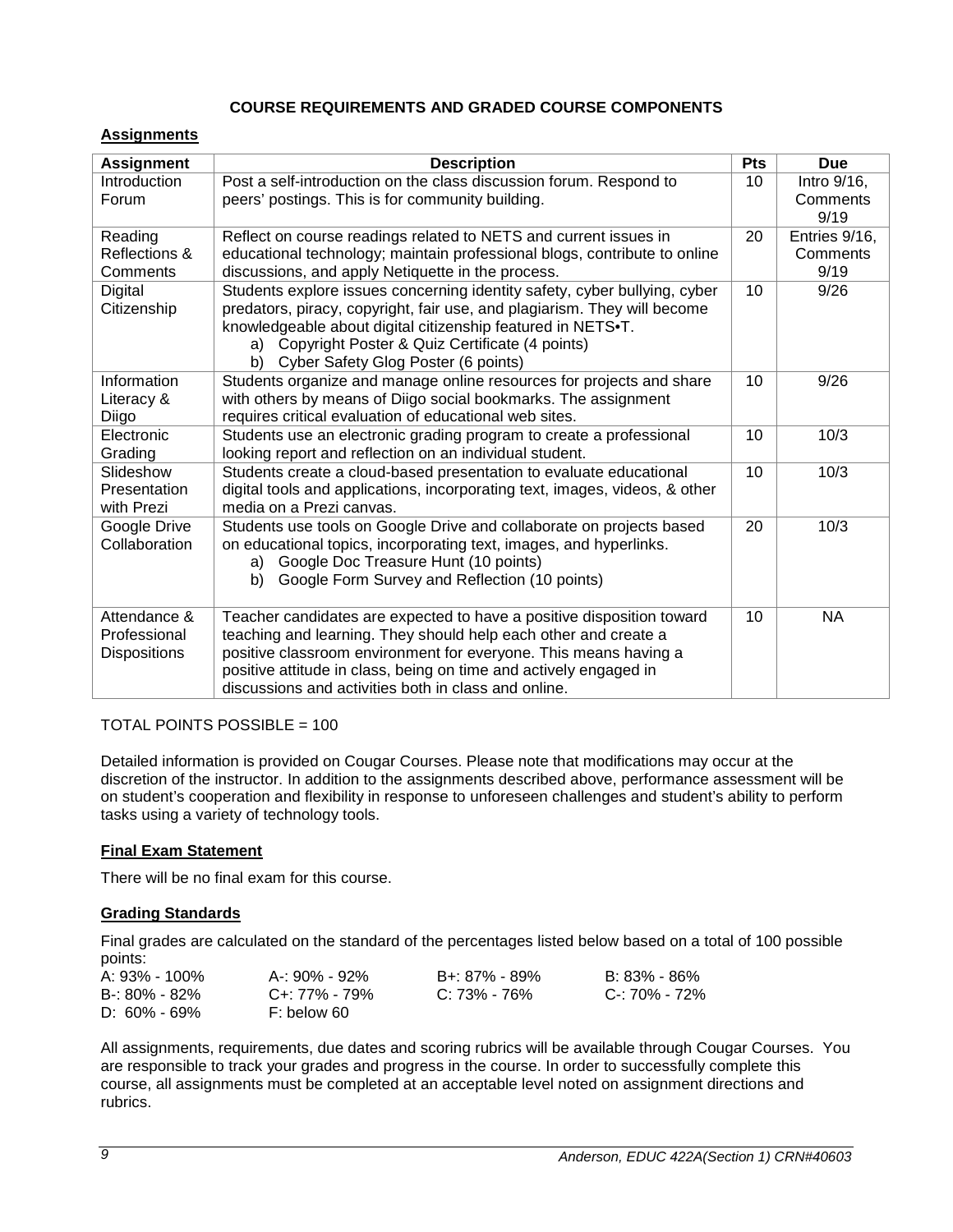# <span id="page-9-0"></span>**Policy on Late/Missed Work**

All assignments are due by 11:55 p.m. on the due date, unless specified otherwise. Points will be deducted from late work as follows: -1 point one day late, -2 two days late, -3 three days late, and so on. After a week, no assignments will be accepted. If extraordinary circumstances occur, please contact the instructor immediately.

Failure to complete this course with a grade of C+ or higher will prohibit a teacher candidate from entering a teaching credential program.

### <span id="page-9-1"></span>**Student Collaboration Policy**

Students will be required to work together on various assignments such as reading and responding to each other's blog posts, answering each other digital surveys, creating a digital treasure hunt, as well as a collaborative slideshow presentation. Each course participant should complete all work in an equitable manner.